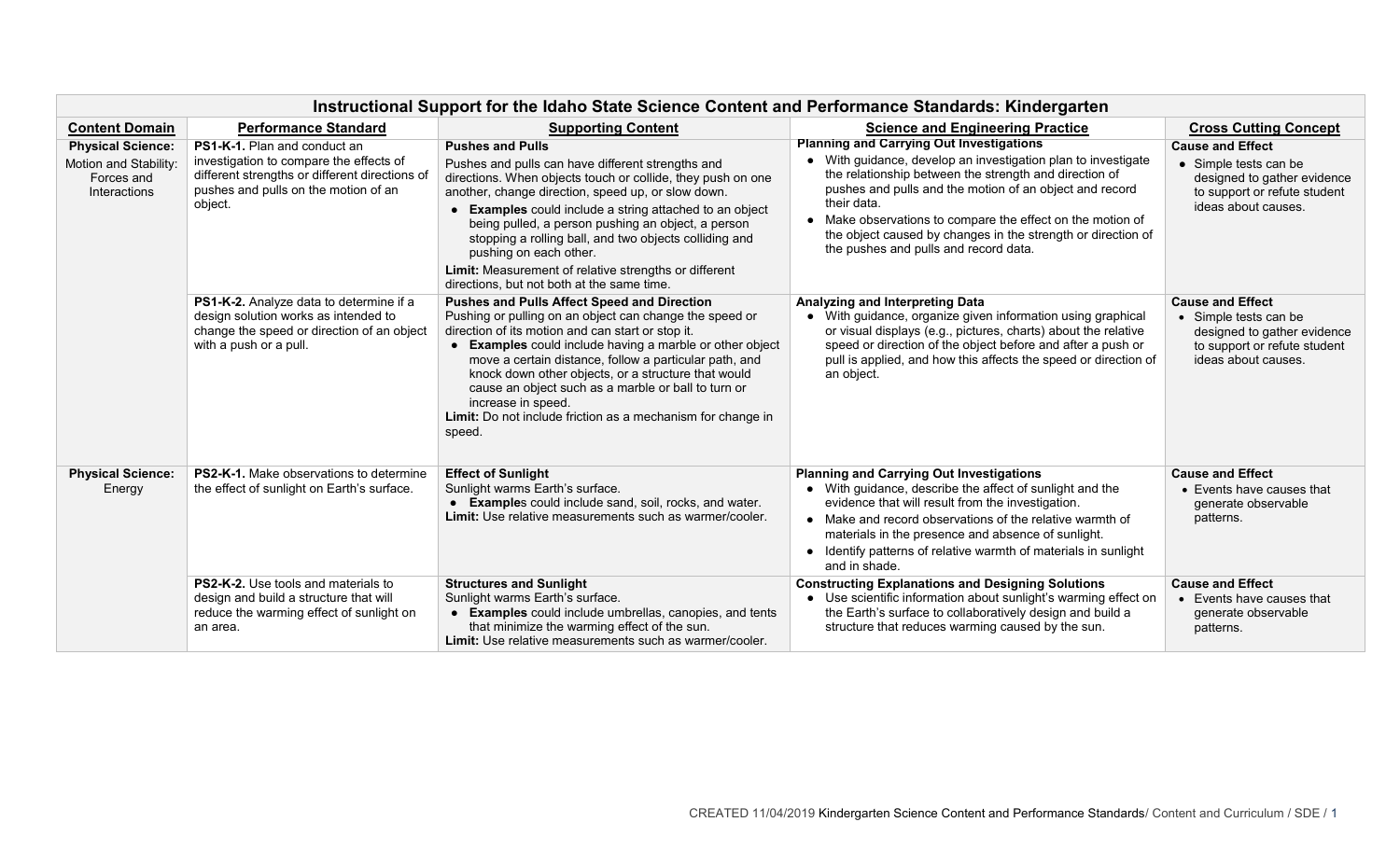| <b>Content Domain</b>                                                                   | <b>Performance Standard</b>                                                                                                | <b>Supporting Content</b>                                                                                                                                                                                                                                                                                                                                                                                                                                            | <b>Science and Engineering Practice</b>                                                                                                                                                                                                                                                 | <b>Cross Cutting Concept</b>                                                                                                              |
|-----------------------------------------------------------------------------------------|----------------------------------------------------------------------------------------------------------------------------|----------------------------------------------------------------------------------------------------------------------------------------------------------------------------------------------------------------------------------------------------------------------------------------------------------------------------------------------------------------------------------------------------------------------------------------------------------------------|-----------------------------------------------------------------------------------------------------------------------------------------------------------------------------------------------------------------------------------------------------------------------------------------|-------------------------------------------------------------------------------------------------------------------------------------------|
| <b>Life Science:</b><br>Molecules to<br>Organisms:<br>Structure and<br><b>Processes</b> | <b>LS1-K-1.</b> Use observations to describe<br>patterns of what plants and animals<br>(including humans) need to survive. | <b>Needs of Plants and Animals</b><br>All animals need food in order to live and grow. They obtain<br>their food from plants or from other animals. Plants need<br>water and light to live and grow.<br><b>Examples</b> could include that animals need to take in<br>food but plants produce their own; the different kinds of<br>food needed by different types of animals; the<br>requirement of plants to have light; and, that all living<br>things need water. | Analyzing and Interpreting Data<br>• With guidance, organize data from observations (first hand<br>or from media) using graphical displays (e.g., pictures,<br>charts) to identify patterns and provide evidence describing<br>the relationship between a plant/animal and their needs. | <b>Patterns</b><br>Patterns in the natural world<br>$\bullet$<br>can be observed, used to<br>describe phenomena, and<br>used as evidence. |
|                                                                                         | <b>LS1-K-2.</b> Use classification supported by<br>evidence to differentiate between living<br>and non-living items.       | <b>Living and Non-Living</b><br>Living and non-living things have distinct characteristics.<br><b>Examples</b> include using a chart or Venn diagram to<br>sort objects or pictures into living and not-living items.                                                                                                                                                                                                                                                | Analyzing and Interpreting Data<br>Use collected observations and evidence to classify items<br>into categories.                                                                                                                                                                        | <b>Patterns</b><br>Patterns in the natural world<br>can be observed, used to<br>describe phenomena, and<br>used as evidence.              |